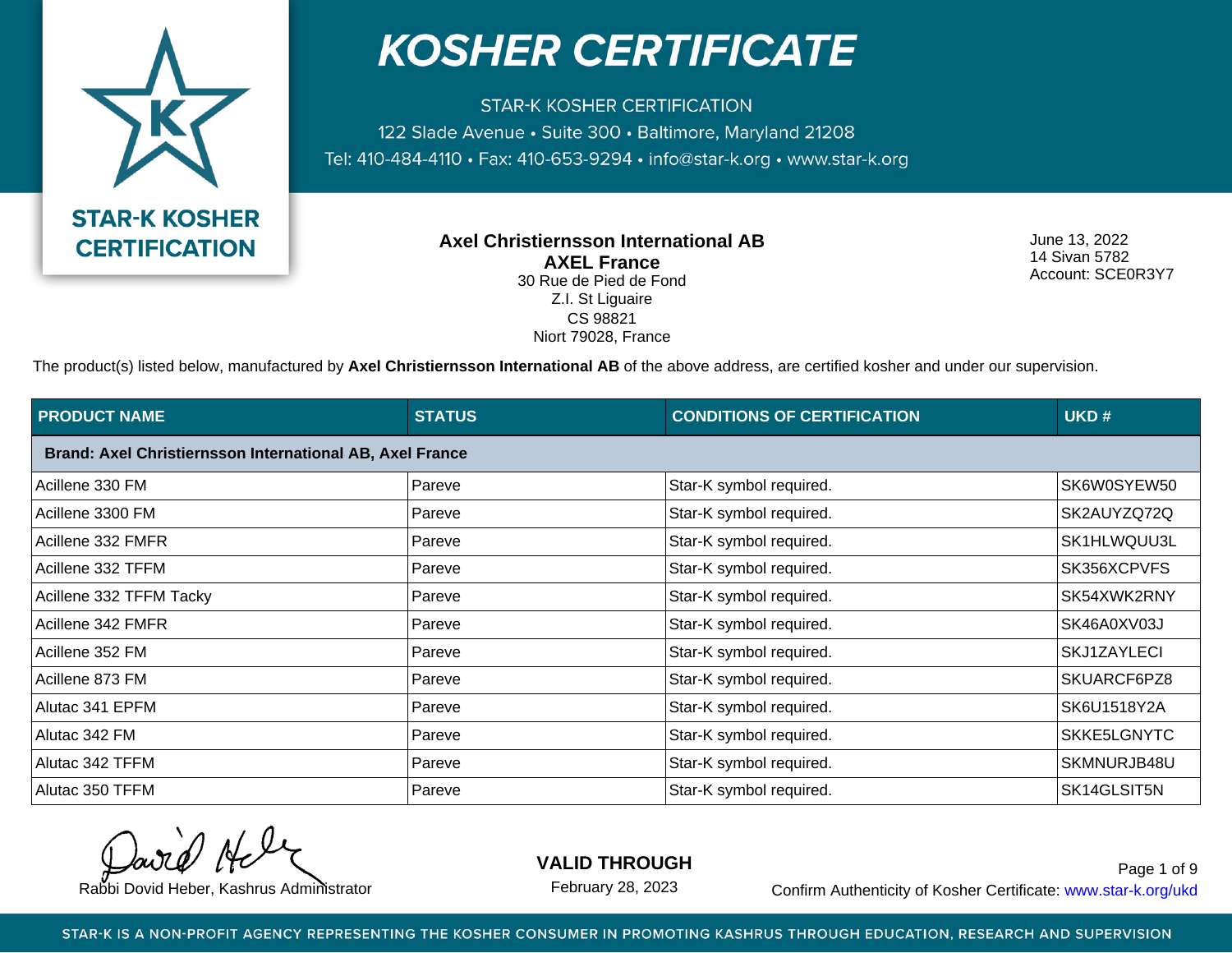

**STAR-K KOSHER CERTIFICATION** 122 Slade Avenue · Suite 300 · Baltimore, Maryland 21208 Tel: 410-484-4110 · Fax: 410-653-9294 · info@star-k.org · www.star-k.org

> **Axel Christiernsson International AB AXEL France** 30 Rue de Pied de Fond Z.I. St Liguaire CS 98821

Niort 79028, France

June 13, 2022 14 Sivan 5782 Account: SCE0R3Y7

The product(s) listed below, manufactured by **Axel Christiernsson International AB** of the above address, are certified kosher and under our supervision.

| <b>PRODUCT NAME</b>                                      | <b>STATUS</b> | <b>CONDITIONS OF CERTIFICATION</b> | UKD#               |
|----------------------------------------------------------|---------------|------------------------------------|--------------------|
| Brand: Axel Christiernsson International AB, Axel France |               |                                    |                    |
| Alutac 3500 TFFM                                         | Pareve        | Star-K symbol required.            | SKG20CL6W3J        |
| Alutac 35000 TFFM                                        | Pareve        | Star-K symbol required.            | <b>SK7WMHRUIFE</b> |
| Alutac 351 TFFM                                          | Pareve        | Star-K symbol required.            | SKSNAZK4K26        |
| Alutac 352 TFFM                                          | Pareve        | Star-K symbol required.            | SKMI3CNW4W4        |
| Alutac 360 FM                                            | Pareve        | Star-K symbol required.            | SKBW2IQM10W        |
| Alutac 3600 FM                                           | Pareve        | Star-K symbol required.            | SKDQDLB2YV0        |
| Alutac 361 FM                                            | Pareve        | Star-K symbol required.            | SKRP00V5Y5J        |
| Alutac 362 FM                                            | Pareve        | Star-K symbol required.            | SKZ8ZXU3VX6        |
| Alutac 3625 FM                                           | Pareve        | Star-K symbol required.            | <b>SKH7UU41882</b> |
| Alutac 631 LTFM                                          | Pareve        | Star-K symbol required.            | SKEV0DZL6PQ        |
| Alutac 632 LTFM                                          | Pareve        | Star-K symbol required.            | SK1YIWS8LRK        |
| Alutac 642 EPFM                                          | Pareve        | Star-K symbol required.            | SK8XZNH6NF1        |

**VALID THROUGH**

February 28, 2023

Rabbi Dovid Heber, Kashrus Administrator **Confirm Authenticity of Kosher Certificate:** www.star-k.org/ukd Page 2 of 9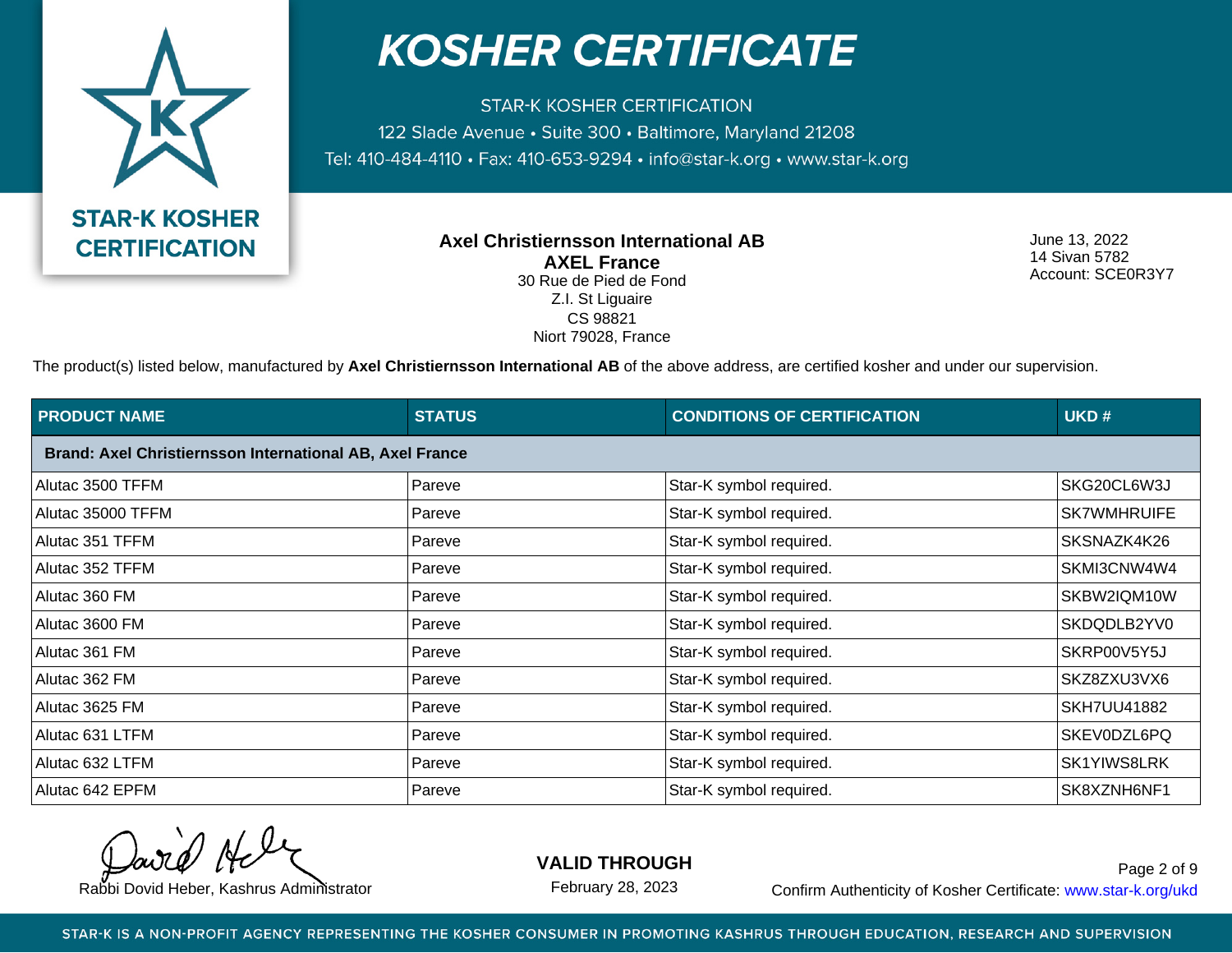

**STAR-K KOSHER CERTIFICATION** 122 Slade Avenue · Suite 300 · Baltimore, Maryland 21208 Tel: 410-484-4110 · Fax: 410-653-9294 · info@star-k.org · www.star-k.org

> **Axel Christiernsson International AB AXEL France** 30 Rue de Pied de Fond Z.I. St Liguaire CS 98821

Niort 79028, France

June 13, 2022 14 Sivan 5782 Account: SCE0R3Y7

The product(s) listed below, manufactured by **Axel Christiernsson International AB** of the above address, are certified kosher and under our supervision.

| <b>PRODUCT NAME</b>                                      | <b>STATUS</b> | <b>CONDITIONS OF CERTIFICATION</b> | UKD#               |
|----------------------------------------------------------|---------------|------------------------------------|--------------------|
| Brand: Axel Christiernsson International AB, Axel France |               |                                    |                    |
| Alutac 660 FM                                            | Pareve        | Star-K symbol required.            | SK2VCSM4VSA        |
| Alutac 6600 FM                                           | Pareve        | Star-K symbol required.            | SKJI27ZMEFF        |
| Alutac 66000 FM                                          | Pareve        | Star-K symbol required.            | <b>SKBCTKAZLGW</b> |
| Alutac 661 FM                                            | Pareve        | Star-K symbol required.            | SKTEPDHYC2H        |
| Alutac 6615 FM                                           | Pareve        | Star-K symbol required.            | SKI1I0KPQWH        |
| Alutac 6615 TFFM                                         | Pareve        | Star-K symbol required.            | SK48GYMFRQU        |
| Alutac 662 FM                                            | Pareve        | Star-K symbol required.            | SKGABED24BU        |
| Alutac 6715FM                                            | Pareve        | Star-K symbol required.            | SKVA36VQANB        |
| Axelox 952 FM                                            | Pareve        | Star-K symbol required.            | SKCB2N1Q02A        |
| Axelox 962 FM                                            | Pareve        | Star-K symbol required.            | SKIA765R15C        |
| Biofood 46                                               | Pareve        | Star-K symbol required.            | SK2V56UANR8        |
| Biofood Hydro S 46                                       | Pareve        | Star-K symbol required.            | SK6ZSMA7V20        |

**VALID THROUGH**

February 28, 2023

Rabbi Dovid Heber, Kashrus Administrator **Confirm Authenticity of Kosher Certificate:** www.star-k.org/ukd Page 3 of 9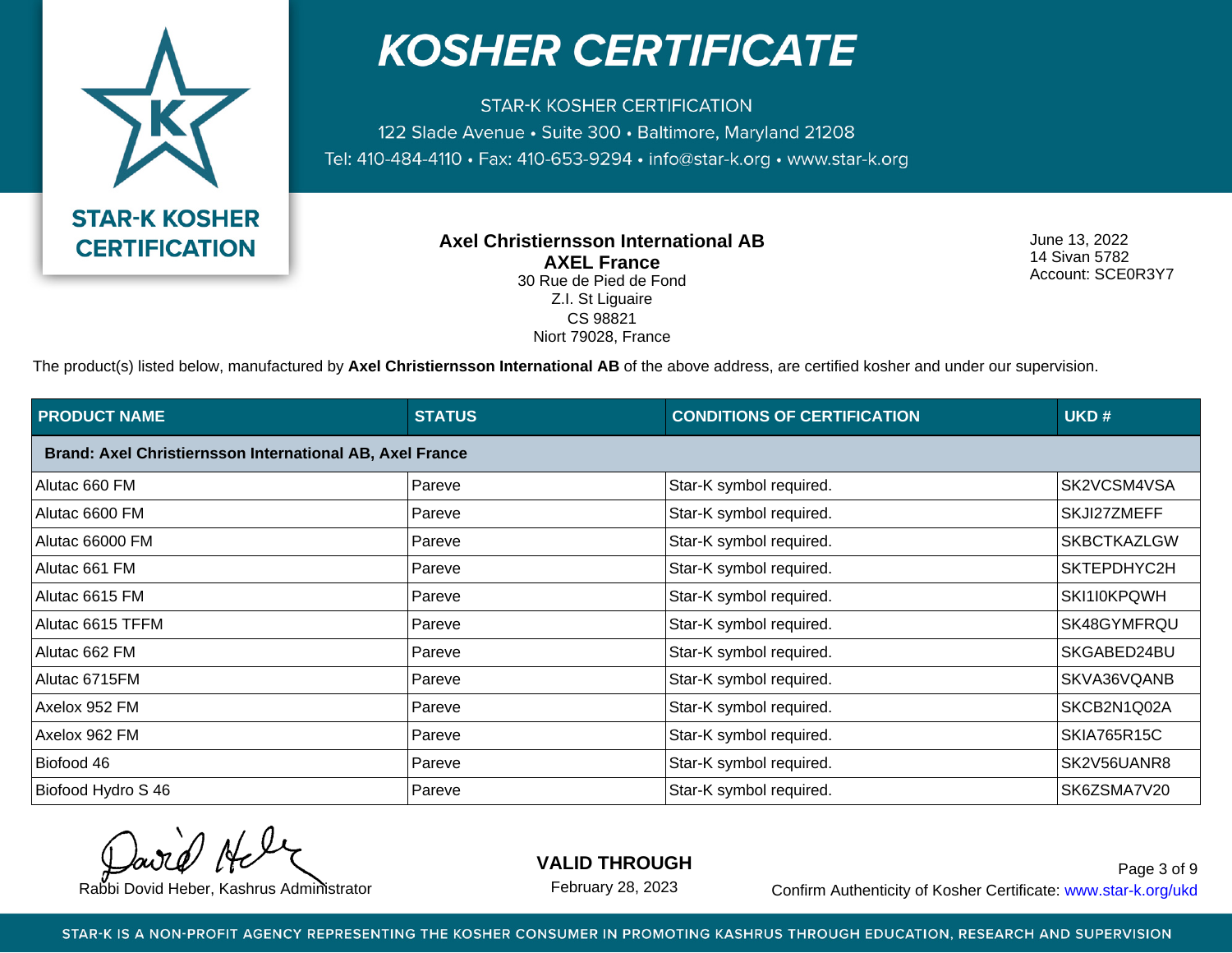

**STAR-K KOSHER CERTIFICATION** 122 Slade Avenue · Suite 300 · Baltimore, Maryland 21208 Tel: 410-484-4110 · Fax: 410-653-9294 · info@star-k.org · www.star-k.org

> **Axel Christiernsson International AB AXEL France** 30 Rue de Pied de Fond Z.I. St Liguaire CS 98821

Niort 79028, France

June 13, 2022 14 Sivan 5782 Account: SCE0R3Y7

The product(s) listed below, manufactured by **Axel Christiernsson International AB** of the above address, are certified kosher and under our supervision.

| <b>PRODUCT NAME</b>                                      | <b>STATUS</b> | <b>CONDITIONS OF CERTIFICATION</b> | UKD#               |
|----------------------------------------------------------|---------------|------------------------------------|--------------------|
| Brand: Axel Christiernsson International AB, Axel France |               |                                    |                    |
| Calsullence 342 FM                                       | Pareve        | Star-K symbol required.            | SKC4VX0Q0SR        |
| Calsullence 351 FM                                       | Pareve        | Star-K symbol required.            | SKSHY15JBIR        |
| Calsullence 352 FM                                       | Pareve        | Star-K symbol required.            | SKBF2UR2EXM        |
| Calsullence 362 FM                                       | Pareve        | Star-K symbol required.            | SKFNSJ3CWAU        |
| Calsullence 3815 FM                                      | Pareve        | Star-K symbol required.            | SKNFK8IVIPM        |
| Calsullence 5415 FM                                      | Pareve        | Star-K symbol required.            | SKBWU4MBYLR        |
| Calsullence 5615 FM                                      | Pareve        | Star-K symbol required.            | SKWVCK6UH5P        |
| Calsullence 642 FM                                       | Pareve        | Star-K symbol required.            | SKHFLF4J73N        |
| Ceramic Paste                                            | Pareve        | Star-K symbol required.            | SKGTH3C7R7X        |
| <b>Chaine AL</b>                                         | Pareve        | Star-K symbol required.            | SKDNTR7IR3U        |
| Food Chaine HT 150                                       | Pareve        | Star-K symbol required.            | <b>SKKRUMFFICM</b> |
| Food Chaine HT 220                                       | Pareve        | Star-K symbol required.            | SKPZBEHW1DT        |

**VALID THROUGH**

February 28, 2023

Rabbi Dovid Heber, Kashrus Administrator **Confirm Authenticity of Kosher Certificate:** www.star-k.org/ukd Page 4 of 9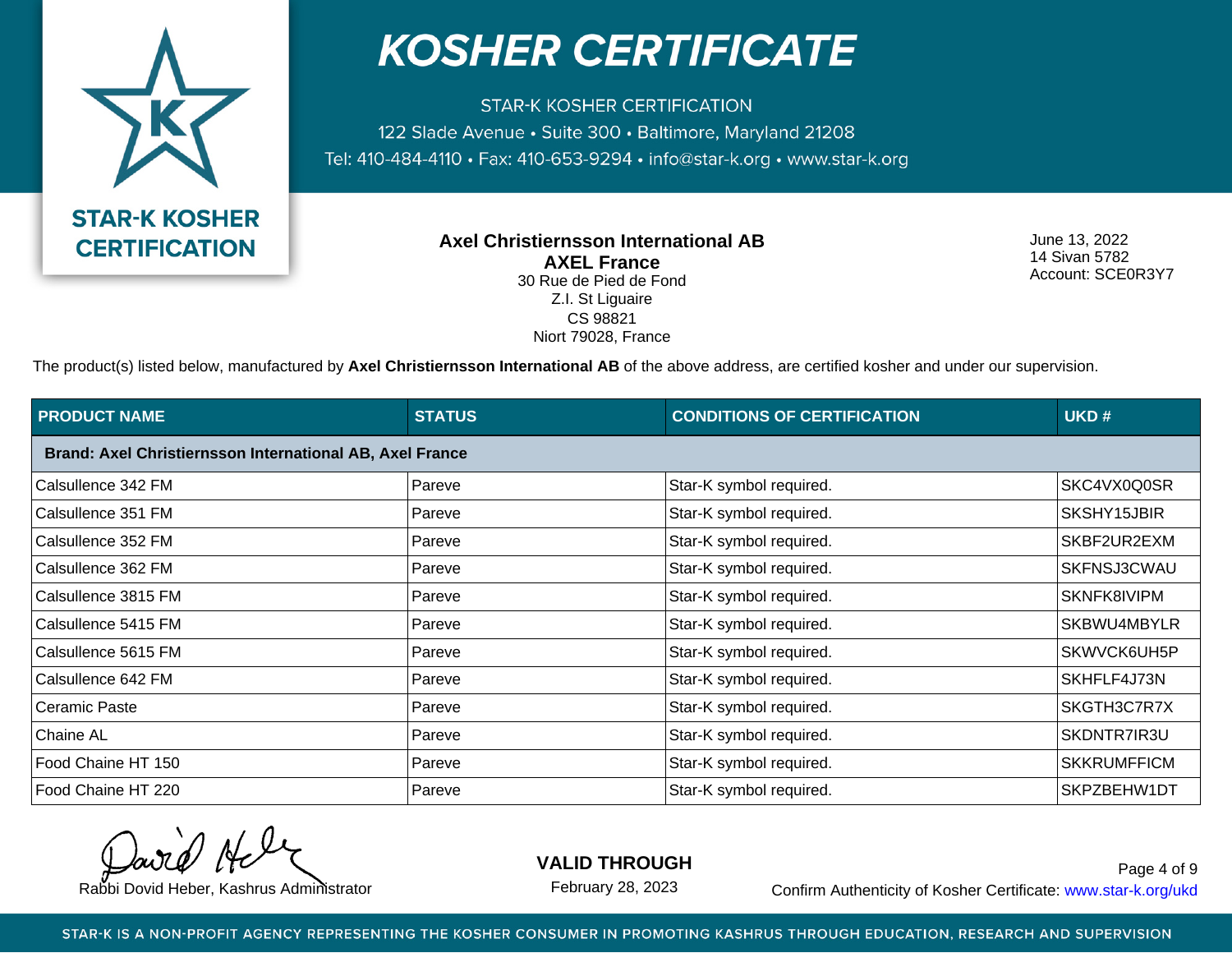

**STAR-K KOSHER CERTIFICATION** 122 Slade Avenue · Suite 300 · Baltimore, Maryland 21208 Tel: 410-484-4110 · Fax: 410-653-9294 · info@star-k.org · www.star-k.org

> **Axel Christiernsson International AB AXEL France** 30 Rue de Pied de Fond Z.I. St Liguaire CS 98821

Niort 79028, France

June 13, 2022 14 Sivan 5782 Account: SCE0R3Y7

The product(s) listed below, manufactured by Axel Christiernsson International AB of the above address, are certified kosher and under our supervision.

| <b>PRODUCT NAME</b>  | <b>STATUS</b>                                            | <b>CONDITIONS OF CERTIFICATION</b> | UKD#               |  |
|----------------------|----------------------------------------------------------|------------------------------------|--------------------|--|
|                      | Brand: Axel Christiernsson International AB, Axel France |                                    |                    |  |
| Food Chaine HT 320   | Pareve                                                   | Star-K symbol required.            | SKVFAE55E6E        |  |
| Food Chaine HTE 220  | Pareve                                                   | Star-K symbol required.            | SKECDJFI1Z8        |  |
| Food Chaine HTE 320  | Pareve                                                   | Star-K symbol required.            | SK0RQTSGUR8        |  |
| Food Chaine TSX 320  | Pareve                                                   | Star-K symbol required.            | SKD57ZQ8EI1        |  |
| Food Compresseur 100 | Pareve                                                   | Star-K symbol required.            | <b>SKCBFGWNE0L</b> |  |
| Food Compresseur 46  | Pareve                                                   | Star-K symbol required.            | SKW3345BPJ4        |  |
| Food Compresseur 68  | Pareve                                                   | Star-K symbol required.            | SKT7RXMADM6        |  |
| Food Fluid 100       | Pareve                                                   | Star-K symbol required.            | SKVVAVH6NFA        |  |
| Food Fluid 15        | Pareve                                                   | Star-K symbol required.            | <b>SKHNTWAFURC</b> |  |
| Food Fluid 22        | Pareve                                                   | Star-K symbol required.            | <b>SKJIA6JGDVJ</b> |  |
| Food Fluid 32        | Pareve                                                   | Star-K symbol required.            | <b>SKKPYFCIQSF</b> |  |
| Food Fluid 46        | Pareve                                                   | Star-K symbol required.            | SKKBW6QZAH4        |  |

**VALID THROUGH**

February 28, 2023

Rabbi Dovid Heber, Kashrus Administrator **Confirm Authenticity of Kosher Certificate:** www.star-k.org/ukd Page 5 of 9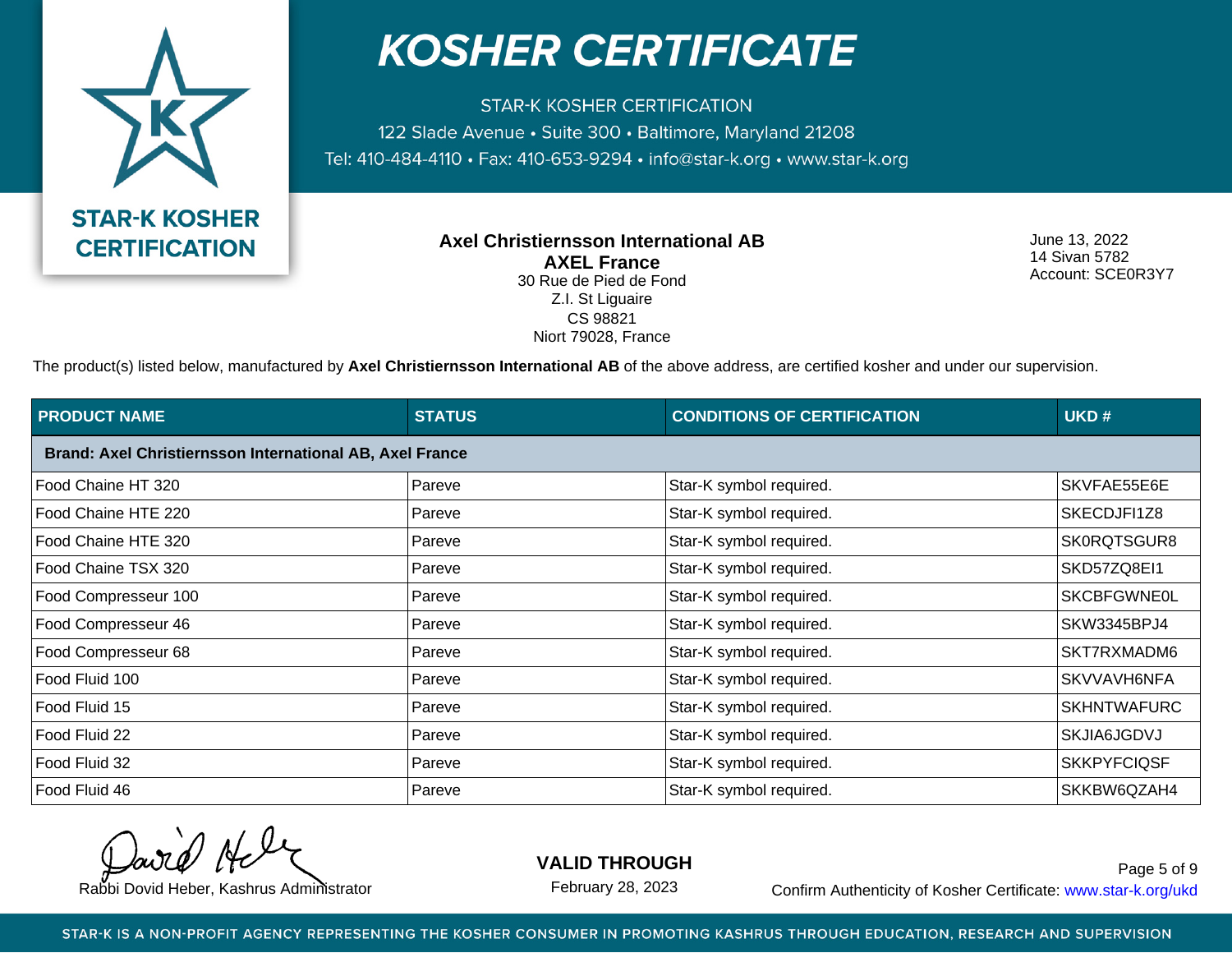

**STAR-K KOSHER CERTIFICATION** 122 Slade Avenue · Suite 300 · Baltimore, Maryland 21208 Tel: 410-484-4110 · Fax: 410-653-9294 · info@star-k.org · www.star-k.org

> **Axel Christiernsson International AB AXEL France** 30 Rue de Pied de Fond Z.I. St Liguaire CS 98821

Niort 79028, France

June 13, 2022 14 Sivan 5782 Account: SCE0R3Y7

The product(s) listed below, manufactured by **Axel Christiernsson International AB** of the above address, are certified kosher and under our supervision.

| <b>PRODUCT NAME</b>                                      | <b>STATUS</b> | <b>CONDITIONS OF CERTIFICATION</b> | UKD#        |
|----------------------------------------------------------|---------------|------------------------------------|-------------|
| Brand: Axel Christiernsson International AB, Axel France |               |                                    |             |
| Food Fluid 68                                            | Pareve        | Star-K symbol required.            | SKL57LD462D |
| Food Fluid HDS 32                                        | Pareve        | Star-K symbol required.            | SKFG3FN48BF |
| Food Fluid HDS 46                                        | Pareve        | Star-K symbol required.            | SKDSSAY07UW |
| Food Fluid HDS 68                                        | Pareve        | Star-K symbol required.            | SKBKW0A88P5 |
| Food Fluid HM 32                                         | Pareve        | Star-K symbol required.            | SK6YK3RWXDZ |
| Food Fluid HM 46                                         | Pareve        | Star-K symbol required.            | SKLBKJGR8IQ |
| Food Fluid HM 68                                         | Pareve        | Star-K symbol required.            | SKQM1J5CL1Y |
| Food Gear 100, NSF #144817                               | Pareve        | Star-K symbol required.            | SKK7L2IJET2 |
| Food Gear 150, NSF #127961                               | Pareve        | Star-K symbol required.            | SK4RTAJM8YG |
| Food Gear 220, NSF #127963                               | Pareve        | Star-K symbol required.            | SKTBZQL3NQP |
| Food Gear 320, NSF #127964                               | Pareve        | Star-K symbol required.            | SKKX2IRZ6LE |
| Food Gear 460, NSF #127962                               | Pareve        | Star-K symbol required.            | SKNS2BEWYE1 |

**VALID THROUGH**

February 28, 2023

Rabbi Dovid Heber, Kashrus Administrator **Confirm Authenticity of Kosher Certificate:** www.star-k.org/ukd Page 6 of 9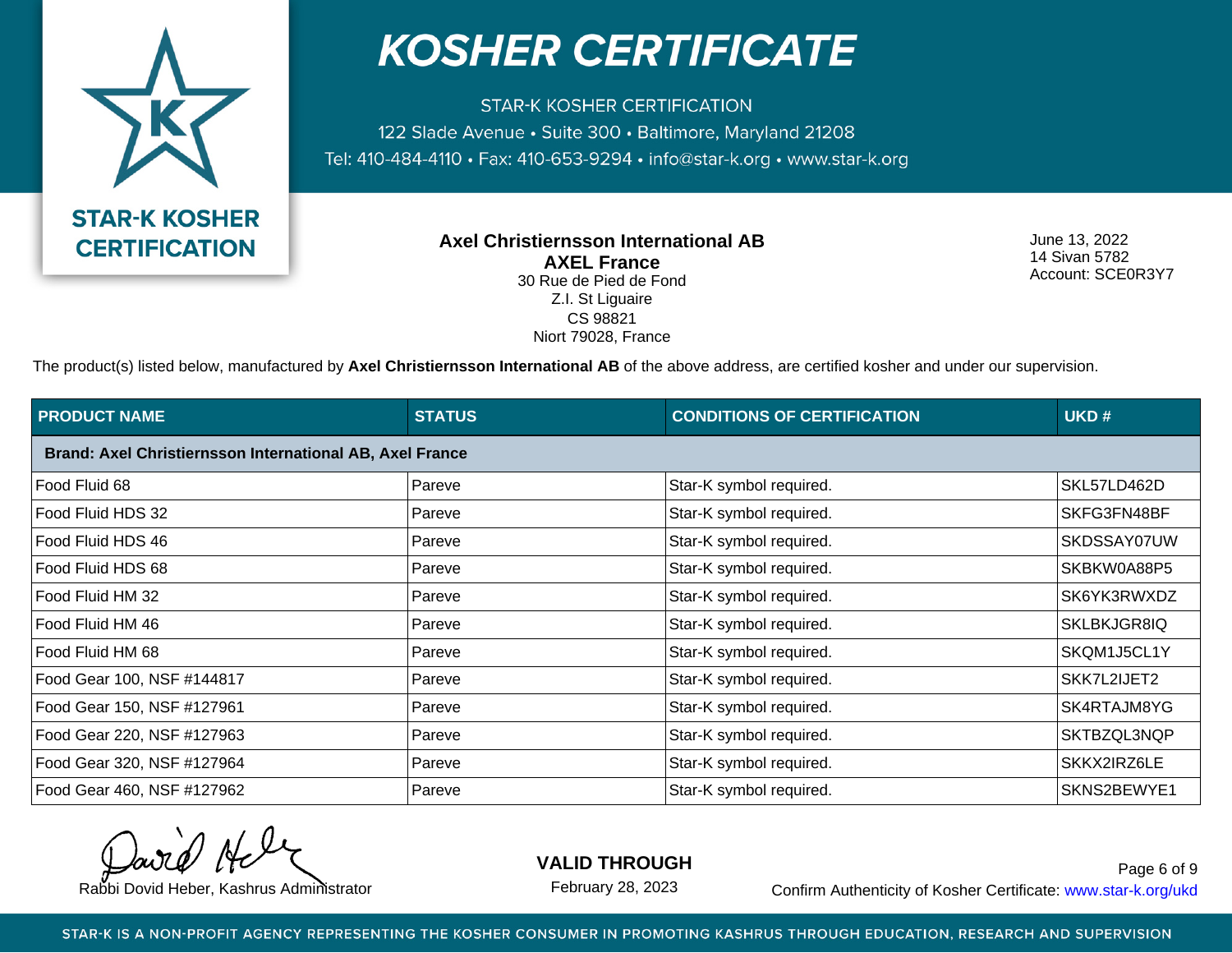

**STAR-K KOSHER CERTIFICATION** 122 Slade Avenue · Suite 300 · Baltimore, Maryland 21208 Tel: 410-484-4110 · Fax: 410-653-9294 · info@star-k.org · www.star-k.org

> **Axel Christiernsson International AB AXEL France** 30 Rue de Pied de Fond Z.I. St Liguaire CS 98821

Niort 79028, France

June 13, 2022 14 Sivan 5782 Account: SCE0R3Y7

The product(s) listed below, manufactured by **Axel Christiernsson International AB** of the above address, are certified kosher and under our supervision.

| <b>PRODUCT NAME</b>                                      | <b>STATUS</b> | <b>CONDITIONS OF CERTIFICATION</b> | UKD#               |
|----------------------------------------------------------|---------------|------------------------------------|--------------------|
| Brand: Axel Christiernsson International AB, Axel France |               |                                    |                    |
| Food Gear 68, NSF #144816                                | Pareve        | Star-K symbol required.            | SK6QDPJG41Z        |
| Food Gear 680, NSF #127965                               | Pareve        | Star-K symbol required.            | <b>SK74VRN1435</b> |
| Food Gear M 100                                          | Pareve        | Star-K symbol required.            | SKMLIFMNJ3J        |
| Food Gear M 150                                          | Pareve        | Star-K symbol required.            | SK6W1A1R4TU        |
| Food Gear M 220                                          | Pareve        | Star-K symbol required.            | SKTIA257GDN        |
| Food Gear M 320                                          | Pareve        | Star-K symbol required.            | SK3ES2LRL5S        |
| Food Gear M 460                                          | Pareve        | Star-K symbol required.            | SKSXB31P6R6        |
| Food Gear S 100, NSF #144813                             | Pareve        | Star-K symbol required.            | SKAW82C6IVG        |
| Food Gear S 150, NSF #144814                             | Pareve        | Star-K symbol required.            | SKNS6D1HCRA        |
| Food Gear S 220, NSF #143934                             | Pareve        | Star-K symbol required.            | SKL5MVMYA8R        |
| Food Gear S 320, NSF #143935                             | Pareve        | Star-K symbol required.            | SKS5DAFK0XS        |
| Food Gear S 460, NSF #143936                             | Pareve        | Star-K symbol required.            | SK1ENFFXARJ        |

**VALID THROUGH**

February 28, 2023

Rabbi Dovid Heber, Kashrus Administrator **Confirm Authenticity of Kosher Certificate:** www.star-k.org/ukd Page 7 of 9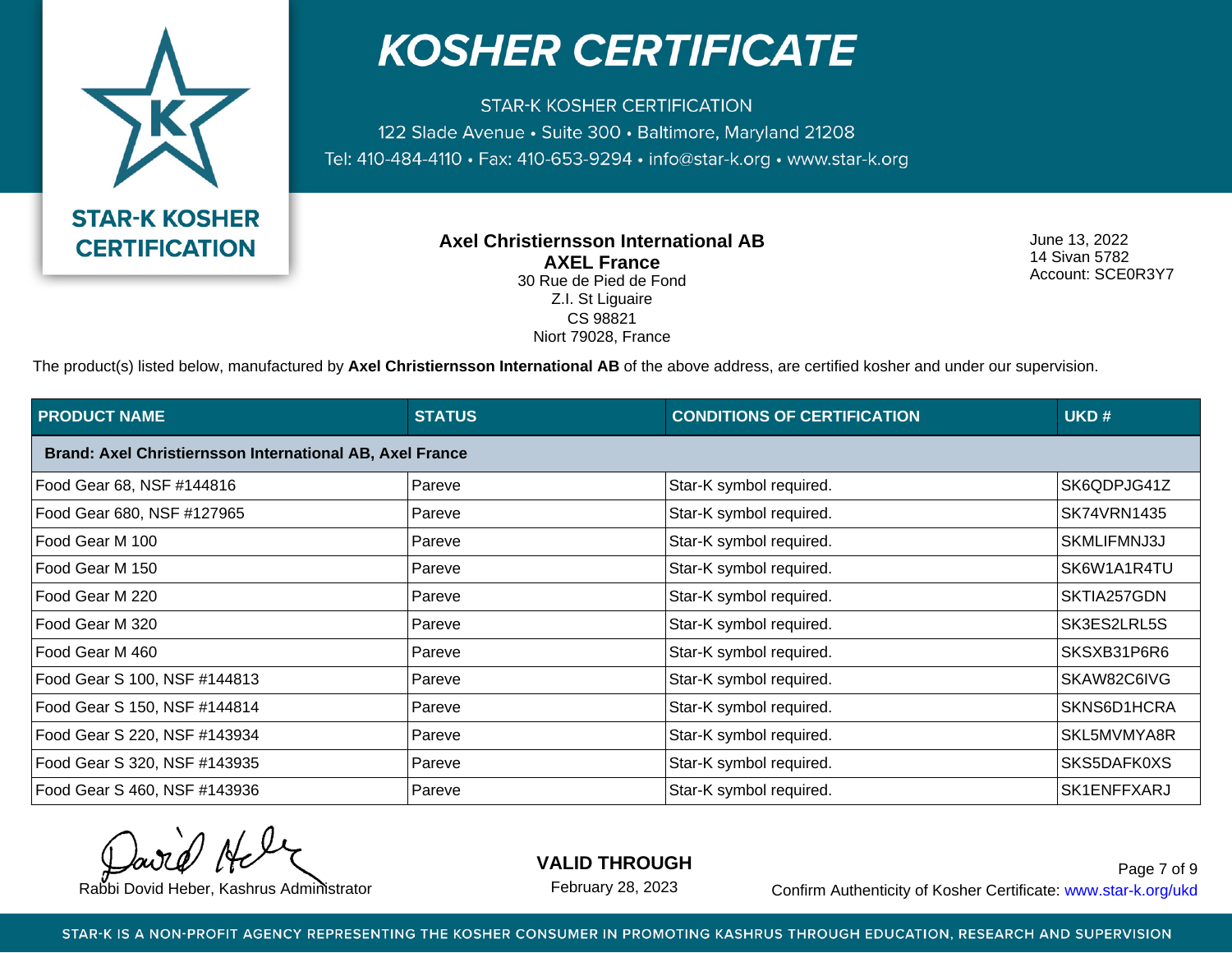

**STAR-K KOSHER CERTIFICATION** 122 Slade Avenue · Suite 300 · Baltimore, Maryland 21208 Tel: 410-484-4110 · Fax: 410-653-9294 · info@star-k.org · www.star-k.org

> **Axel Christiernsson International AB AXEL France** 30 Rue de Pied de Fond Z.I. St Liguaire CS 98821 Niort 79028, France

June 13, 2022 14 Sivan 5782 Account: SCE0R3Y7

The product(s) listed below, manufactured by Axel Christiernsson International AB of the above address, are certified kosher and under our supervision.

| <b>PRODUCT NAME</b>                                      | <b>STATUS</b> | <b>CONDITIONS OF CERTIFICATION</b> | UKD#               |
|----------------------------------------------------------|---------------|------------------------------------|--------------------|
| Brand: Axel Christiernsson International AB, Axel France |               |                                    |                    |
| Food Gear S 680, NSF #144815                             | Pareve        | Star-K symbol required.            | SK14CNP61S6        |
| Food Ice 100                                             | Pareve        | Star-K symbol required.            | SKSPIJ2DQZY        |
| Food Ice 150                                             | Pareve        | Star-K symbol required.            | <b>SKCMLVLEYJM</b> |
| Food Ice 32                                              | Pareve        | Star-K symbol required.            | SKVF0YU4PHD        |
| Food Ice 32 F                                            | Pareve        | Star-K symbol required.            | <b>SKNERFIWNHI</b> |
| Food Ice 46                                              | Pareve        | Star-K symbol required.            | SKIRLJYQ86E        |
| Food Ice 68                                              | Pareve        | Star-K symbol required.            | SK7FS7YEUFM        |
| Hycal 6600 FM                                            | Pareve        | Star-K symbol required.            | SKZSA81YBYE        |
| Hycal 662 FM                                             | Pareve        | Star-K symbol required.            | SKSRSJCSC4C        |
| Hycal 752 EPEF FMS                                       | Pareve        | Star-K symbol required.            | SKRI5YPLRZQ        |
| Noion 632 FM                                             | Pareve        | Star-K symbol required.            | SKJ8EIZY8FC        |
| Thermocal 341 FM                                         | Pareve        | Star-K symbol required.            | SKG23M4U8CU        |

**VALID THROUGH**

February 28, 2023

Rabbi Dovid Heber, Kashrus Administrator **Confirm Authenticity of Kosher Certificate:** www.star-k.org/ukd Page 8 of 9